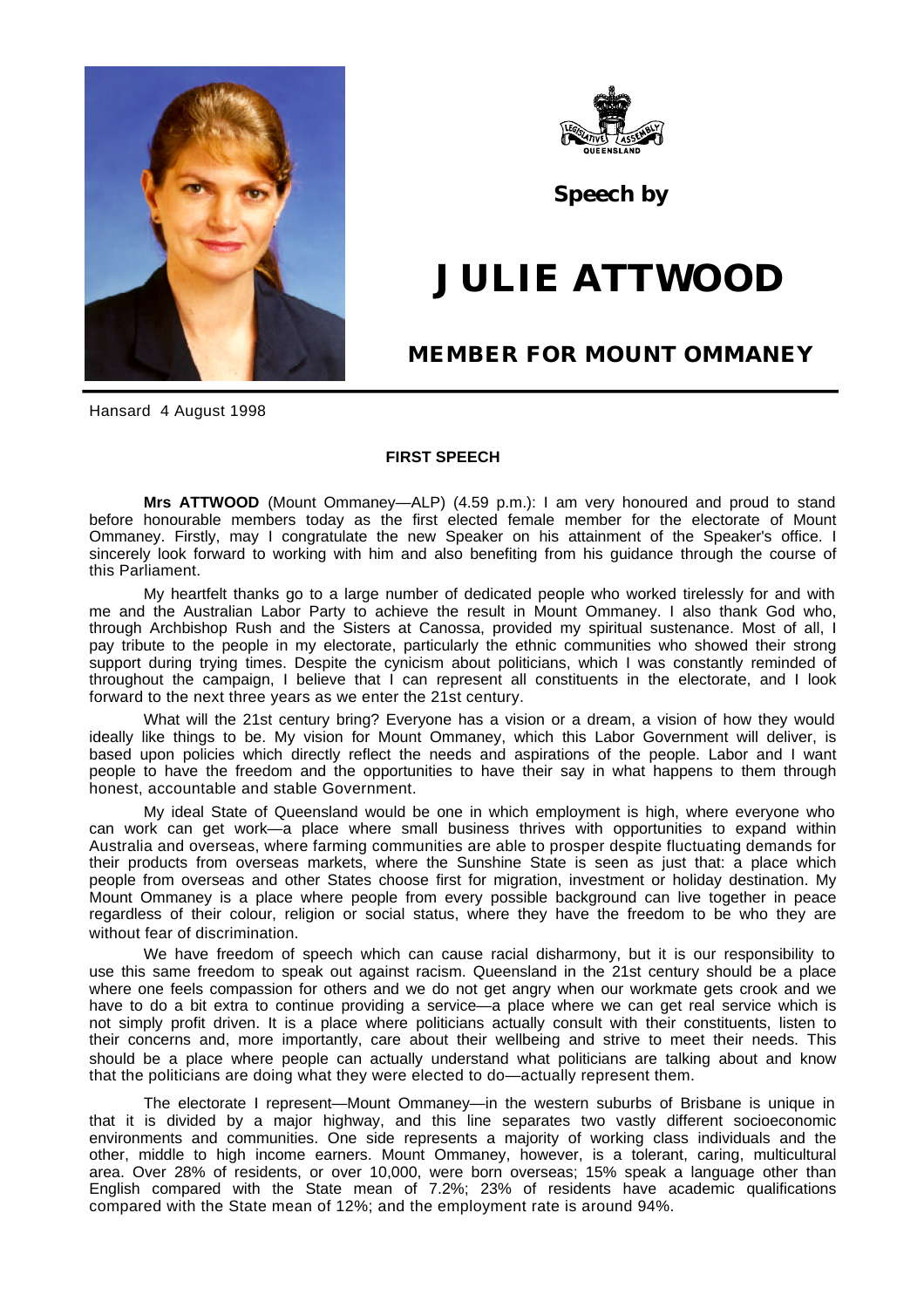While most people are valued members of our community regardless of their ethnicity, religious or personal beliefs, I want to ensure that all members of our society have the opportunity to fully participate in the decision making processes that affect their daily lives. My aim is to bring all of these communities in the electorate together to celebrate their cultures, achievements and history. I do not value one individual higher than any other but treat all with great respect and dignity, and I value them as individual human beings. To do this, I will communicate and consult with as many residents as possible and seek their views on issues that are of importance to them.

I must bring a number of significant issues to the attention of honourable members in this address and I seek their assistance in their resolution. I intend to establish consultative committees with representatives from each suburb in the electorate to advise me on the issues and needs of all constituents. I will lobby for the construction of a youth community drop-in centre where young people can participate in community projects and recreation in their own space. I will ensure more job creation projects and apprenticeships are offered locally in Mount Ommaney and demonstrate that support, through the Centenary Chamber of Commerce, for small business to allow more employment within the electorate. There are a large number of small businesses in the area which need Government support to allow them to harness opportunities for success and to create jobs.

Generally, areas with high employment rates and effective community groups have lower crime rates. The various neighbourhood watch groups have done a remarkable job with few resources to improve the safety and security of Mount Ommaney, and I congratulate those involved with neighbourhood watch on their efforts. However, there can be no substitute for an effective Police Service. The availability of police officers to respond to requests for assistance needs to be addressed as does increased administrative support in stations to free up uniformed officers for operational duties.

The new police station which was built in the Mount Ommaney area was promised as a 24-hour station. However, the station does not open its doors 24 hours a day, and this needs to be remedied. A brand-new building means nothing to people who are burgled after hours if no-one is available to hear their complaint. A police presence in all parts of the electorate, including Oxley and Corinda, is essential to deter crime. Also of concern is the number of officers required to staff the new station. Too few will mean that response times to crime occurring in these suburbs will potentially increase and, with the current Oxley station being depleted of operational staff, criminals may not be apprehended.

Offenders must be appropriately housed. This Government must ensure that no more prisons are built at Wacol near people's homes and it should retain prison reserves in their natural state or put them to use for the community. The Concerned Residents Against More Prisons group—CRAMP—formed in March 1997 to stop high-security prisons being built on land bordering properties of Riverhills residents achieved a significant victory over bureaucracy gone mad, and I commend its achievements to honourable members. Prisons should be kept away from the backyards of urban dwellers and enough distance should be put between the two to allay the fears of a community who would be close targets for prisoners who break out of these jails.

Prisons should be places of rehabilitation, not merely a place in which to keep offenders away from the community and then release them back into the community unchanged to commit the same crimes. If no incentive is provided to prisoners to change their ways such as early release, the discontent that erupts in our prison system would induce more rioting and more break-outs. Not enough resources are put into the rehabilitation process. Will the CRAMP group need to re-form and fight another battle if a future coalition Government wants to jail increasing numbers of prisoners?

Crime prevention and focusing on repairing the social structure of our community are a better use of funds. Labor's policy to put into place social structures to reduce crime makes sense. We need to ensure that increased resources are targeted towards crime prevention in our community. Through my involvement in the community advisory committee, I have gained a valuable insight into the problems facing our custodial officers. It may well be that the Government can provide that well supervised community service for minor offenders to minimise the number of offenders in custodial care.

This Government will honour the existing commitment to a new high school in the Centenary suburbs, and I am pleased to report that the construction is progressing satisfactorily. The new Centenary State High School will open in January 1999, and I look forward to that occasion. I will ensure that the maintenance needs of the other local schools are investigated, with the meeting of relevant safety standards a priority.

The people I have met from Parents and Friends Associations throughout the electorate have worked hard to adequately resource their schools. They have provided the latest information technology, equipment and facilities to enhance learning opportunities for students. Dedicated local teachers are providing the best educational opportunities to all children, with programs tailored to meet their varying intellectual needs and abilities. As any teacher knows, not everyone will be a rocket